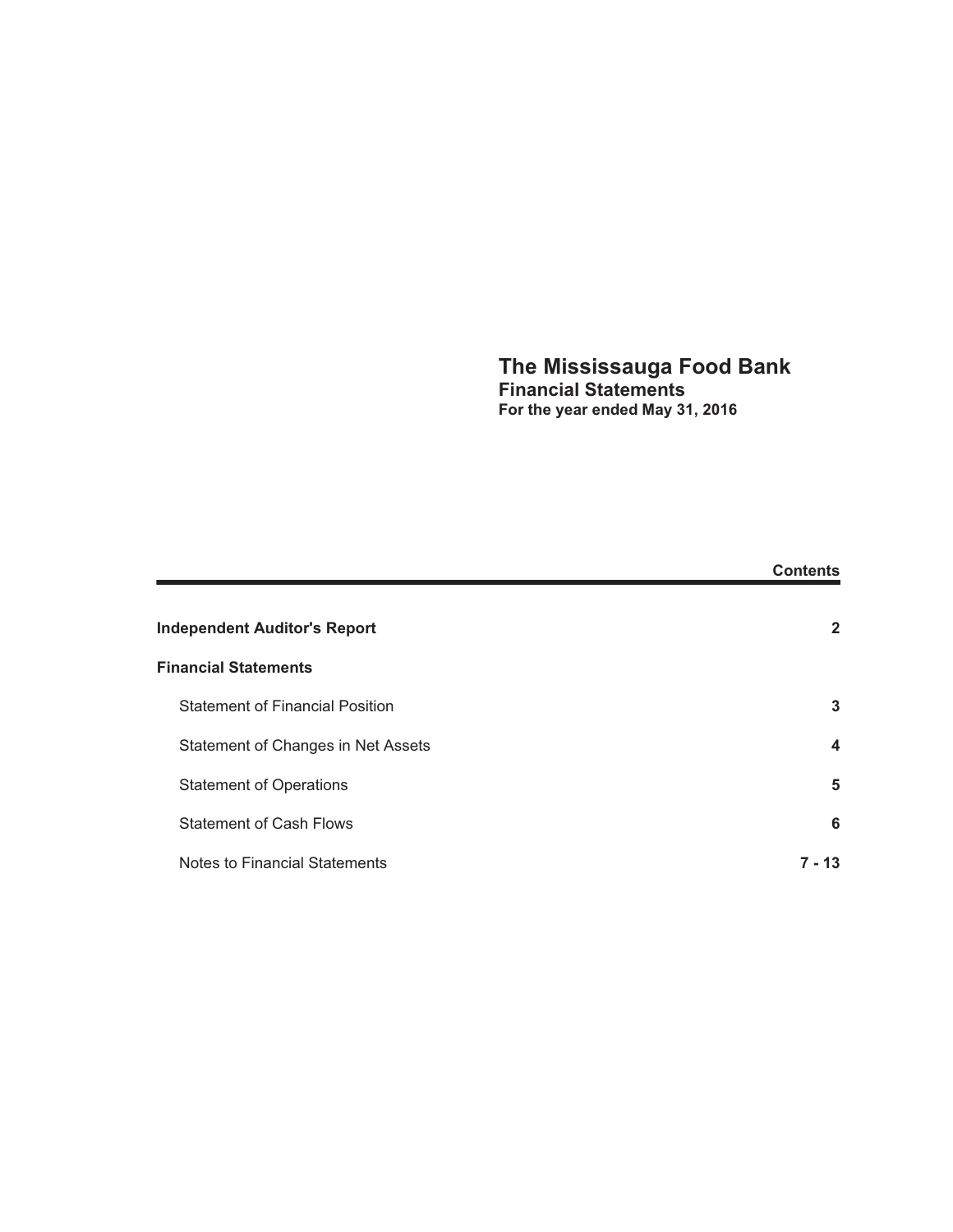

Tel: 905 270-7700 Fax: 905 270-7915 Toll-free: 866 248 6660 www.bdo.ca

## **Independent Auditor's Report**

## **To the Members of The Mississauga Food Bank**

We have audited the statement of financial position of The Mississauga Food Bank as at May 31, 2016 and the statements of changes in net assets, operations and cash flows for the year then ended and a summary of significant accounting policies and other explanatory information.

#### **Management's Responsibility for the Financial Statements**

Management is responsible for the preparation and fair presentation of these financial statements in accordance with Canadian accounting standards for not-for-profit organizations, and for such internal control as management determines is necessary to enable the preparation of financial statements that are free from material misstatement, whether due to fraud or error.

#### **Auditor's Responsibility**

Our responsibility is to express an opinion on these financial statements based on our audit. We conducted our audit in accordance with Canadian generally accepted auditing standards. Those standards require that we comply with ethical requirements and plan and perform the audit to obtain reasonable assurance about whether the financial statements are free from material misstatement.

An audit involves performing procedures to obtain audit evidence about the amounts and disclosures in the financial statements. The procedures selected depend on the auditor's judgment, including the assessment of the risks of material misstatement of the financial statements, whether due to fraud or error. In making those risk assessments, the auditor considers internal control relevant to the entity's preparation and fair presentation of the financial statements in order to design audit procedures that are appropriate in the circumstances, but not for the purpose of expressing an opinion on the effectiveness of the entity's internal control. An audit also includes evaluating the appropriateness of accounting policies used and the reasonableness of accounting estimates made by management, as well as evaluating the overall presentation of the financial statements.

We believe that the audit evidence we have obtained is sufficient and appropriate to provide a basis for our qualified audit opinion.

#### **Basis for Qualified Opinion**

In common with many charitable organizations, the entity derives revenues from fundraising and donations, the completeness of which is not susceptible to satisfactory audit verification. Accordingly, verification of these revenues was limited to the amounts recorded in the records of the entity. Therefore, we were not able to determine whether any adjustments might be necessary to revenue from fundraising and donations, excess (deficiency) of revenue over expenditures and cash flows from operations for the years ended May 31, 2016 and 2015, current assets as at May 31, 2016 and 2015, and fund balances as at June 1 and May 31 for both the 2016 and 2015 years. Our audit opinion on the financial statements for the year ended May 31, 2015 was modified accordingly because of the possible effects of this limitation in scope.

#### **Qualified Opinion**

In our opinion, except for the possible effects of the matter described in the Basis for Qualified Opinion paragraph, the financial statements present fairly, in all material respects, the financial position of The Mississauga Food Bank as at May 31, 2016 and the results of its operations and its cash flows for the year then ended in accordance with Canadian accounting standards for not-for-profit organizations.

BDO Carada LLP

Chartered Professional Accountants, Licensed Public Accountants

Mississauga, Ontario September 20, 2016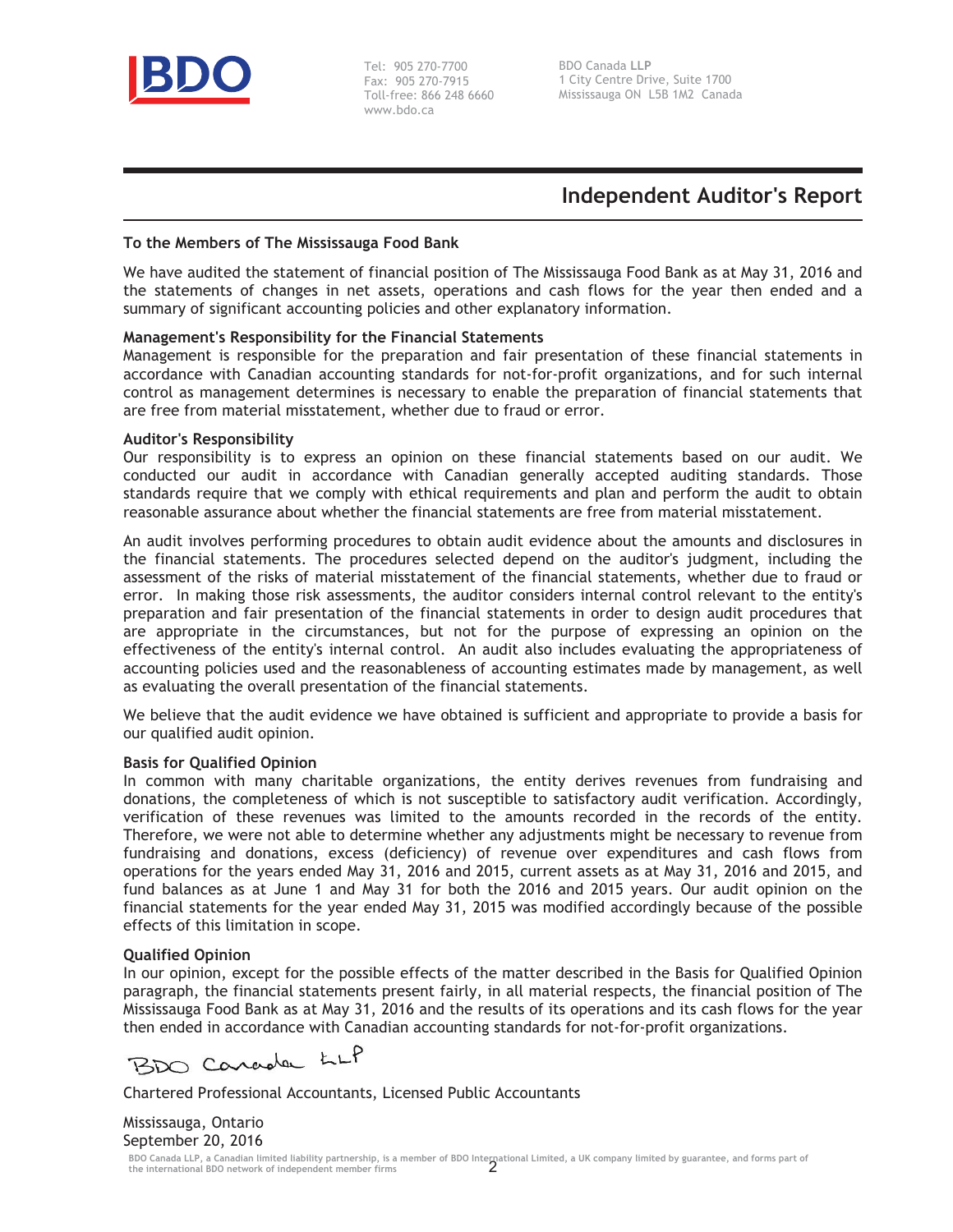## **The Mississauga Food Bank Statement of Financial Position**

| <b>May 31</b>                                                                                                                                                                               |    | 2016                                   |       | 2015                                   |
|---------------------------------------------------------------------------------------------------------------------------------------------------------------------------------------------|----|----------------------------------------|-------|----------------------------------------|
| <b>Assets</b>                                                                                                                                                                               |    |                                        |       |                                        |
| <b>Current</b><br>Cash (Note 2)<br>Short-term investment (Note 3)<br>Amounts receivable<br>Prepaid expenses                                                                                 | \$ | 598,811<br>104,532<br>27,075<br>33,485 | \$    | 347,370<br>104,186<br>35,781<br>32,652 |
|                                                                                                                                                                                             |    | 763,903                                |       | 519,989                                |
| Capital assets (Note 4)                                                                                                                                                                     |    | 225,851                                |       | 146,804                                |
|                                                                                                                                                                                             | S  | 989,754                                | \$    | 666,793                                |
| <b>Liabilities and Net Assets</b>                                                                                                                                                           |    |                                        |       |                                        |
| <b>Current</b><br>Accounts payable and accrued liabilities<br>Deferred grant revenue (Note 5)<br>Deferred sponsorship revenue<br>Current portion of obligation under capital lease (Note 6) | \$ | 90,953<br>168,431<br>92,292<br>28,440  | S     | 45,713<br>59,255<br>44,605             |
|                                                                                                                                                                                             |    | 380,116                                |       | 149,573                                |
| <b>Obligation under capital lease (Note 6)</b><br>Deferred capital contributions (Note 7)<br>Deferred leasehold inducement                                                                  |    | 104,208<br>55,848<br>17,609            |       | 93,935<br>23,170                       |
|                                                                                                                                                                                             |    | 557,781                                |       | 266,678                                |
| <b>Net assets</b><br>Funds invested in capital assets (Note 8)<br>Contingency fund<br>Unrestricted funds                                                                                    |    | 37,355<br>220,000<br>174,618           |       | 52,869<br>70,000<br>277,246            |
|                                                                                                                                                                                             |    | 431,973                                |       | 400,115                                |
|                                                                                                                                                                                             | \$ | 989,754                                | $\$\$ | 666,793                                |

Director **Director** Director **Director** Director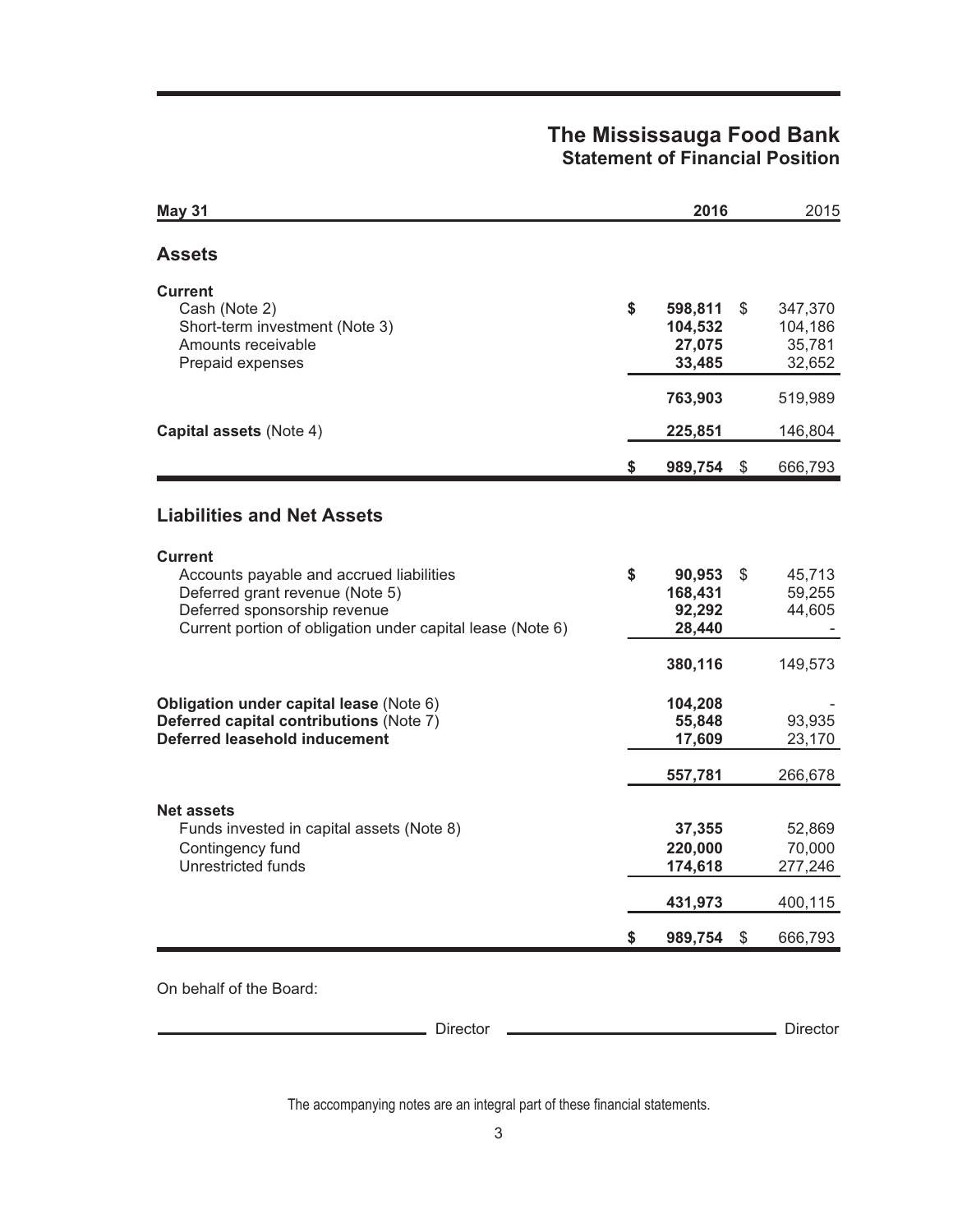## **The Mississauga Food Bank Statement of Changes in Net Assets**

| For the year ended May 31                                     |    |                                       |    |                                                            |    |              |    | 2016    |    | 2015      |
|---------------------------------------------------------------|----|---------------------------------------|----|------------------------------------------------------------|----|--------------|----|---------|----|-----------|
|                                                               |    | <b>Funds</b><br><b>Capital Assets</b> |    | <b>Invested in Contingency Unrestricted</b><br><b>Fund</b> |    | <b>Funds</b> |    | Total   |    | Total     |
| <b>Balance, beginning of year</b>                             | \$ | 52,869                                | S  | 70,000                                                     | S. | 277,246      | S. | 400,115 | S. | 456,127   |
| Excess (deficiency) of revenue over expenditures for the year |    |                                       |    | ж.                                                         |    | 31,858       |    | 31,858  |    | (56, 012) |
| <b>Amortization of capital assets</b>                         |    | (62, 390)                             |    | ۰.                                                         |    | 62,390       |    |         |    |           |
| Amortization of deferred capital contributions                |    | 27,944                                |    | ж.                                                         |    | (27, 944)    |    | ۰       |    |           |
| <b>Purchase of capital assets</b>                             |    | 12,648                                |    | ж.                                                         |    | (12, 648)    |    |         |    |           |
| Payments made for capital lease obligation                    |    | 6,284                                 |    | ۰.                                                         |    | (6, 284)     |    | ٠       |    |           |
| <b>Transfer of funds</b>                                      |    | ٠                                     |    | 150,000                                                    |    | (150,000)    |    | ٠       |    |           |
| <b>Balance, end of year</b>                                   | S  | 37,355                                | S. | 220,000                                                    | S. | 174,618      | S. | 431,973 | S. | 400.115   |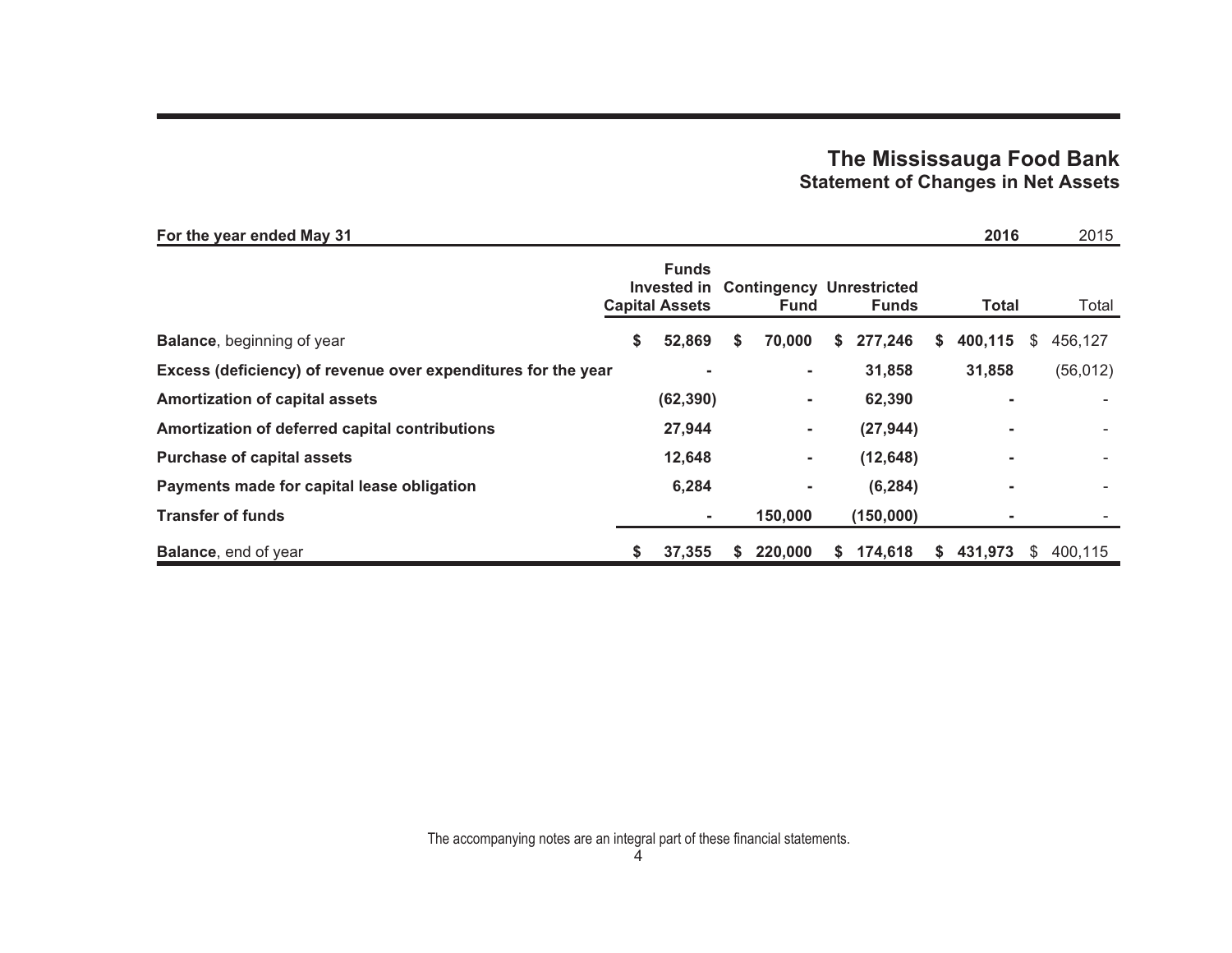## **The Mississauga Food Bank Statement of Operations**

| For the year ended May 31                                                                                                                                                                                                                                                                                                       | 2016                                                                                             | 2015                                                                                                       |  |
|---------------------------------------------------------------------------------------------------------------------------------------------------------------------------------------------------------------------------------------------------------------------------------------------------------------------------------|--------------------------------------------------------------------------------------------------|------------------------------------------------------------------------------------------------------------|--|
| <b>Revenue</b>                                                                                                                                                                                                                                                                                                                  |                                                                                                  |                                                                                                            |  |
| Donations and membership fees<br><b>Fundraising events</b><br>Deferred capital contributions (Note 7)<br>Regional Municipality of Peel (Note 5a)<br>Sponsorships<br>Gain on sale of capital assets                                                                                                                              | \$<br>1,359,235<br>3,000<br>27,944<br>70,874<br>94,792<br>10,140                                 | \$<br>1,151,411<br>84,194<br>33,386<br>30,250<br>84,167                                                    |  |
|                                                                                                                                                                                                                                                                                                                                 | 1,565,985                                                                                        | 1,383,408                                                                                                  |  |
| <b>Expenditures</b>                                                                                                                                                                                                                                                                                                             |                                                                                                  |                                                                                                            |  |
| Advertising, promotion and community events<br>Amortization<br>Bank and credit card processing charges<br>Computer maintenance<br>Donated items<br>Food delivery<br><b>Fundraising events</b><br>Insurance<br>Interest on capital lease<br>Moving<br>Office and general<br>Professional fees<br>- Auditor, bookkeeper and legal | 145,293<br>62,390<br>18,467<br>15,524<br>13,290<br>44,026<br>3,898<br>3,196<br>138,278<br>14,178 | 168,523<br>45,787<br>14,288<br>14,956<br>3,199<br>36,313<br>59,177<br>3,753<br>75,306<br>116,352<br>14,622 |  |
| - Other consultants<br>Purchased food and food drives<br>Rent and municipal taxes<br>Repairs and maintenance<br>Salaries and wages<br>Telephone and internet charges<br>Travel and conferences<br><b>Utilities</b>                                                                                                              | 462<br>142,549<br>135,023<br>64,961<br>685,984<br>13,039<br>5,104<br>28,465                      | 5,199<br>89,003<br>138,958<br>33,775<br>571,802<br>12,142<br>5,532<br>30,733                               |  |
|                                                                                                                                                                                                                                                                                                                                 | 1,534,127                                                                                        | 1,439,420                                                                                                  |  |
| <b>Excess (deficiency) of revenue over expenditures</b>                                                                                                                                                                                                                                                                         | \$<br>31,858                                                                                     | \$<br>(56, 012)                                                                                            |  |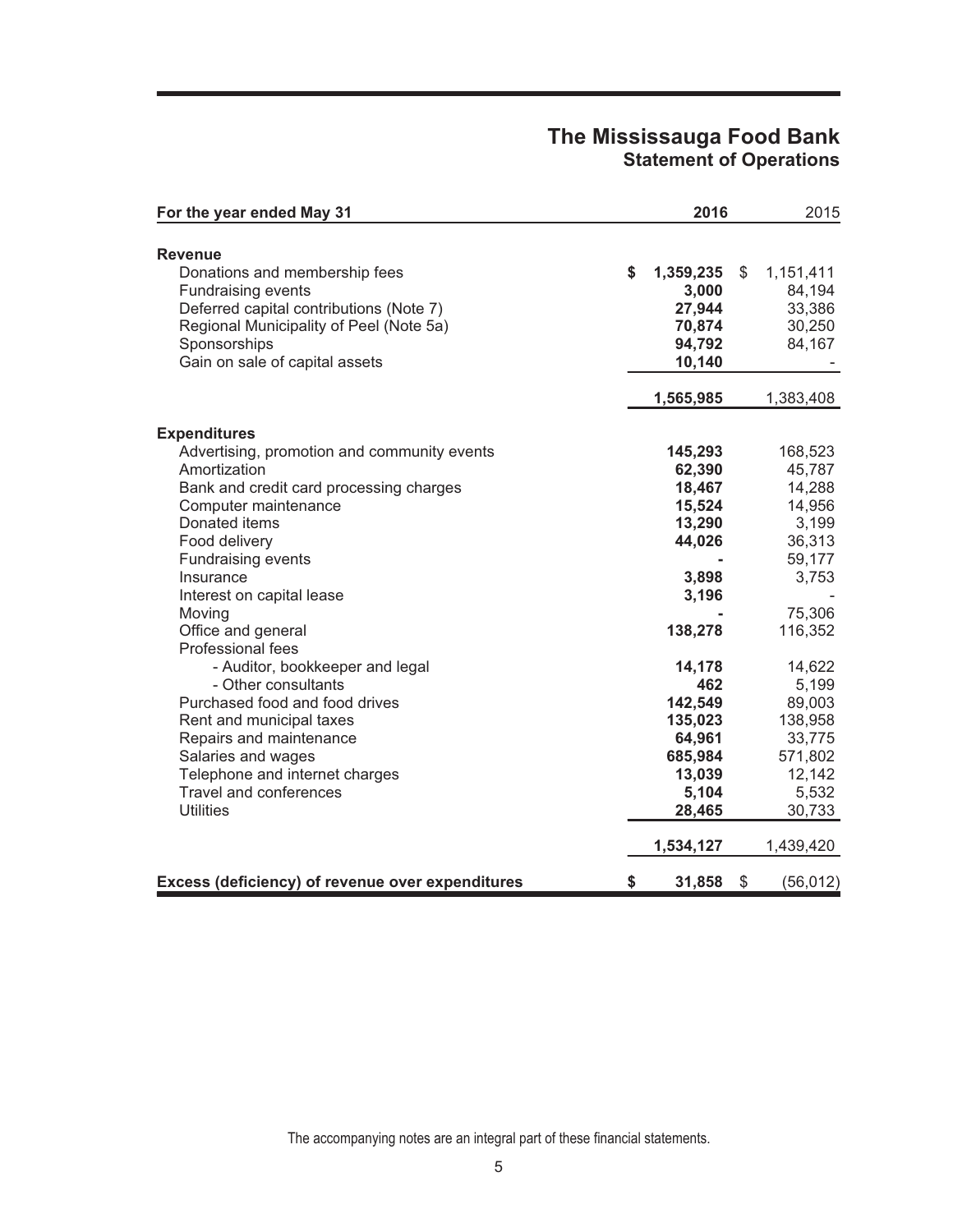# **The Mississauga Food Bank Statement of Cash Flows**

| For the year ended May 31                                                                                                                                                                  | 2016                 | 2015      |
|--------------------------------------------------------------------------------------------------------------------------------------------------------------------------------------------|----------------------|-----------|
| Cash was provided by (used in)                                                                                                                                                             |                      |           |
| <b>Operating activities</b>                                                                                                                                                                |                      |           |
| Excess (deficiency) of revenues over expenditures<br>Adjustments required to reconcile excess (deficiency) of revenues<br>over expenditures with net cash provided by operating activities | \$<br>31,858<br>- \$ | (56, 012) |
| Amortization of capital assets                                                                                                                                                             | 62,390               | 45,787    |
| Amortization of deferred capital contributions                                                                                                                                             | (27, 944)            | (33, 386) |
| Gain on disposal of capital assets                                                                                                                                                         | (10, 140)            |           |
| Deferred capital contributions adjustment                                                                                                                                                  | (10, 143)            |           |
| Deferred leasehold inducement                                                                                                                                                              | (5, 561)             | 23,170    |
| Changes in non-cash working capital balances                                                                                                                                               |                      |           |
| Amounts receivable                                                                                                                                                                         | 8,706                | (18, 491) |
| Prepaid expenses                                                                                                                                                                           | (833)                | 14,370    |
| Accounts payable and accrued liabilities                                                                                                                                                   | 45,240               | 26,295    |
| Deferred grant revenue                                                                                                                                                                     | 109,176              | (6, 451)  |
| Deferred sponsorship revenue                                                                                                                                                               | 47,687               | (24, 645) |
|                                                                                                                                                                                            | 250,436              | (29, 363) |
|                                                                                                                                                                                            |                      |           |
| <b>Investing activities</b>                                                                                                                                                                |                      |           |
| Purchase of capital assets                                                                                                                                                                 | (12, 648)            | (26, 566) |
| Capital funding received                                                                                                                                                                   |                      | 9,510     |
| Proceeds on sale of capital assets                                                                                                                                                         | 20,283               |           |
| Purchase of short-term investment                                                                                                                                                          | (346)                | (1,032)   |
|                                                                                                                                                                                            | 7,289                | (18,088)  |
|                                                                                                                                                                                            |                      |           |
| <b>Financing activities</b>                                                                                                                                                                |                      |           |
| Capital lease obligation payments                                                                                                                                                          | (6, 284)             |           |
| Increase (decrease) in cash during the year                                                                                                                                                | 251,441              | (47, 451) |
| Cash, beginning of year                                                                                                                                                                    | 347,370              | 394,821   |
| Cash, end of year                                                                                                                                                                          | \$<br>598,811<br>\$  | 347,370   |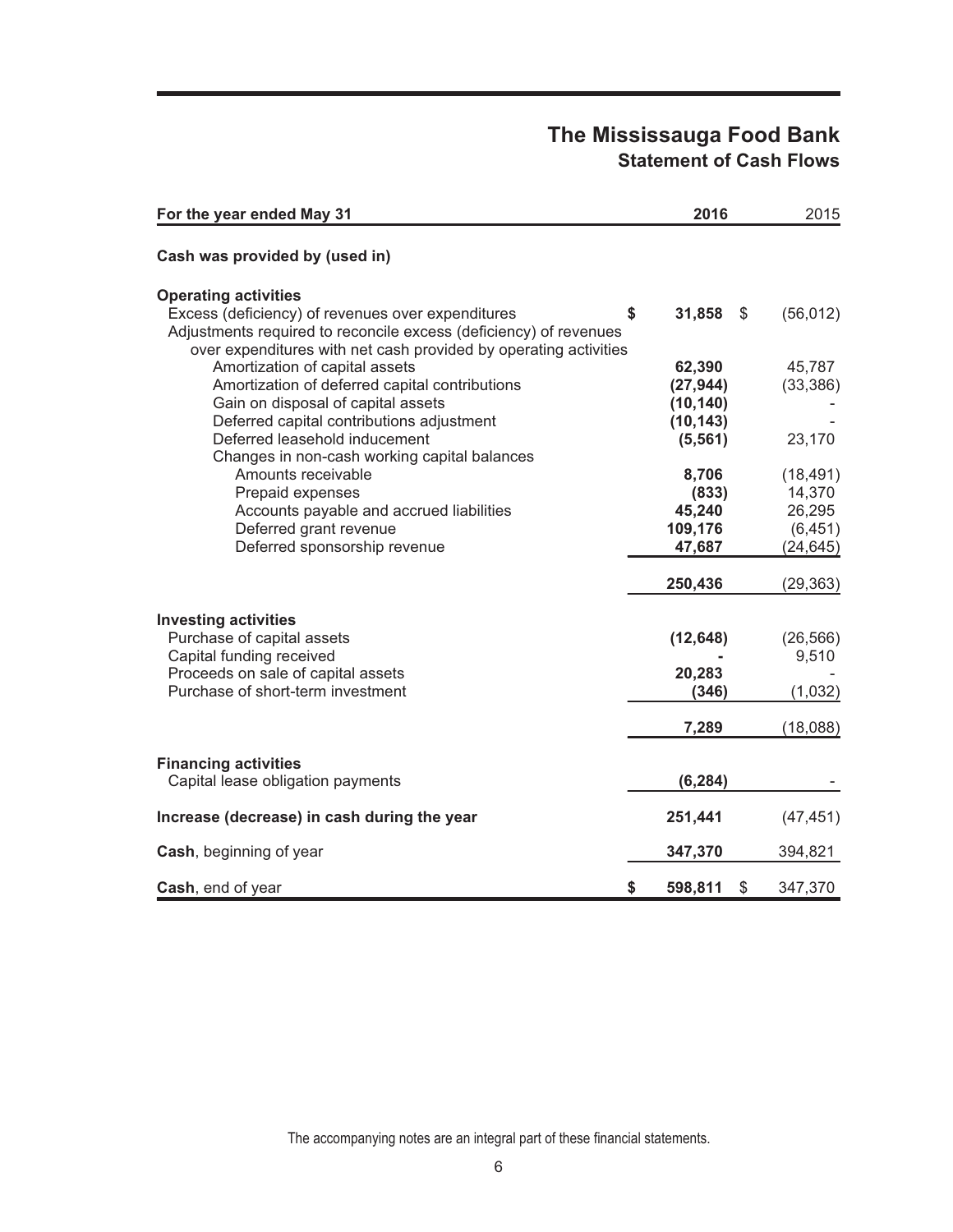#### **May 31, 2016**

### **1. Summary of Significant Accounting Policies**

#### **Nature of Organization**

The Mississauga Food Bank (the 'Organization') sources, manages and distributes food to Mississauga residents in need. The Organization is registered as a charity without share capital under the Ontario Corporations Act. As such, the Organization is able to issue donation receipts and is not liable for any federal or provincial income taxes under the provisions of the Income Tax Act.

#### **Basis of Accounting**

These financial statements have been prepared in accordance with Canadian accounting standards for not-for-profit organizations.

#### **Capital Assets**

Capital assets are stated at cost less accumulated amortization. Amortization is provided at the following rates:

| Warehouse equipment      |        | - 20 % diminishing balance basis |
|--------------------------|--------|----------------------------------|
| Refrigerated trucks      |        | - 30 % diminishing balance basis |
| Refrigerated truck under |        |                                  |
| capital lease            |        | - 30 % diminishing balance basis |
| Freezer/cooler unit      |        | 5 years straight-line basis      |
| Leasehold improvements   | $\sim$ | straight-line over term of lease |
| Office equipment         |        | - 20 % diminishing balance basis |
| Computer hardware        |        |                                  |
| and software             |        | - 30 % diminishing balance basis |
| Signage                  |        | 10 years straight-line basis     |
| Inventory management     |        |                                  |
| system                   |        | 5 years straight-line basis      |

#### **Revenue Recognition**

The Organization follows the deferral method of accounting for revenue. Restricted donations and fundraising event revenue are recognized as revenue in the year in which the related expenditures are incurred and unrestricted donations are recognized as revenue when received or receivable if the amount to be received can be reasonably estimated and collection is reasonably assured. Contributions restricted for the purchase of capital assets are recorded as revenue over the same period as the related amortization of the purchased assets.

Grants are recorded as revenue in the period to which they relate. Where a portion of a grant relates to a future period, it is deferred and recognized in the subsequent period.

Donations in kind (non-cash donations) are recorded as contributions at their estimated fair market value at the date of the donation.

Sponsorship revenue that relates to a future period is deferred and recognized over the term of the sponsorship agreement.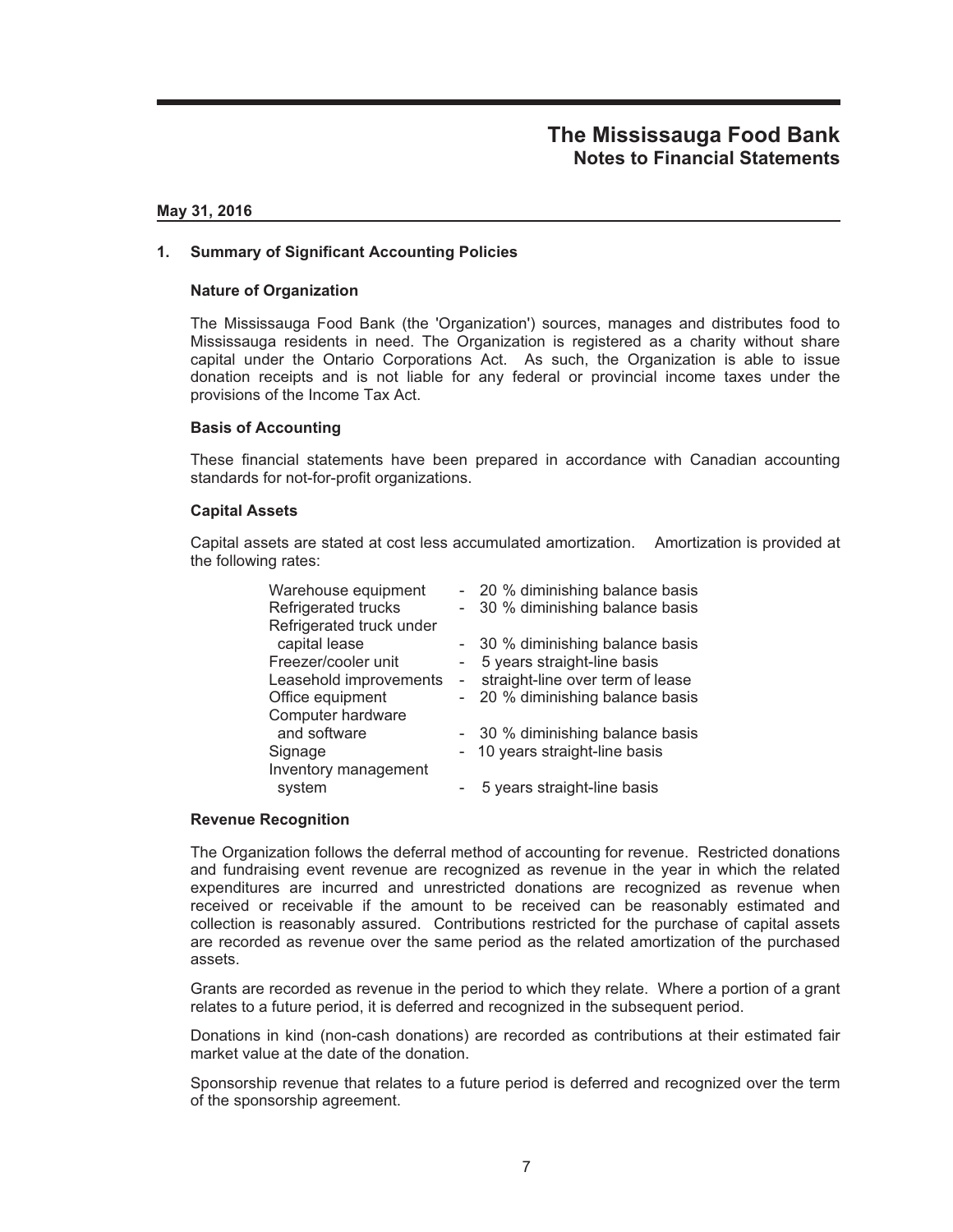### **May 31, 2016**

### **1. Summary of Significant Accounting Policies** (continued)

### **Obligation under Capital Lease**

Leases meeting certain criteria are accounted for as capital leases. The imputed interest is charged against income and the capitalized value is amortized on a straight line basis over its estimated useful life. Obligations under capital leases are reduced by rental payments net of imputed interest. All other leases are accounted for as operating leases with rental payments being expensed as incurred.

#### **Deferred Leasehold Inducement**

Deferred leasehold inducement represents free rent received from the landlord. The leasehold inducement is recorded as a deferred credit and is amortized on a straight-line basis over the term of the lease as a reduction of rent and municipal taxes.

#### **Contingency Fund**

The Contingency fund is an internally restricted fund that reflects amounts that are designated by the Board of Directors for special purposes and are transferred to unrestricted funds as necessary. During the year, the Board of Directors approved a transfer of \$150,000 (2015 - \$Nil) from Unrestricted funds to the Contingency fund.

### **Donated Services**

The operation of the Organization is dependent on services provided by volunteers. Since these services are not normally purchased by the Organization and due to the difficulty of determining their market value, donated services are not recorded in the accounts.

### **Remuneration of the Board of Directors**

Members of the Board of Directors are volunteers who serve without remuneration.

#### **Financial Instruments**

Financial instruments are recorded at fair value when acquired or issued. In subsequent periods, financial instruments are reported at cost or amortized cost less impairment, if applicable. Financial assets are tested for impairment when changes in circumstances indicate the asset could be impaired. Transaction costs on the acquisition, sale or issue of financial instruments are expensed for those items remeasured at fair value at each statement of financial position date and charged to the financial instrument for those measured at amortized cost.

## **Use of Estimates**

The preparation of financial statements in accordance with Canadian accounting standards for not-for-profit organizations requires management to make estimates and assumptions that affect the reported amounts of assets and liabilities at the date of the financial statements, and the reported amounts of revenue and expenditures during the reporting period. Actual results could differ from management's best estimates as additional information becomes available in the future.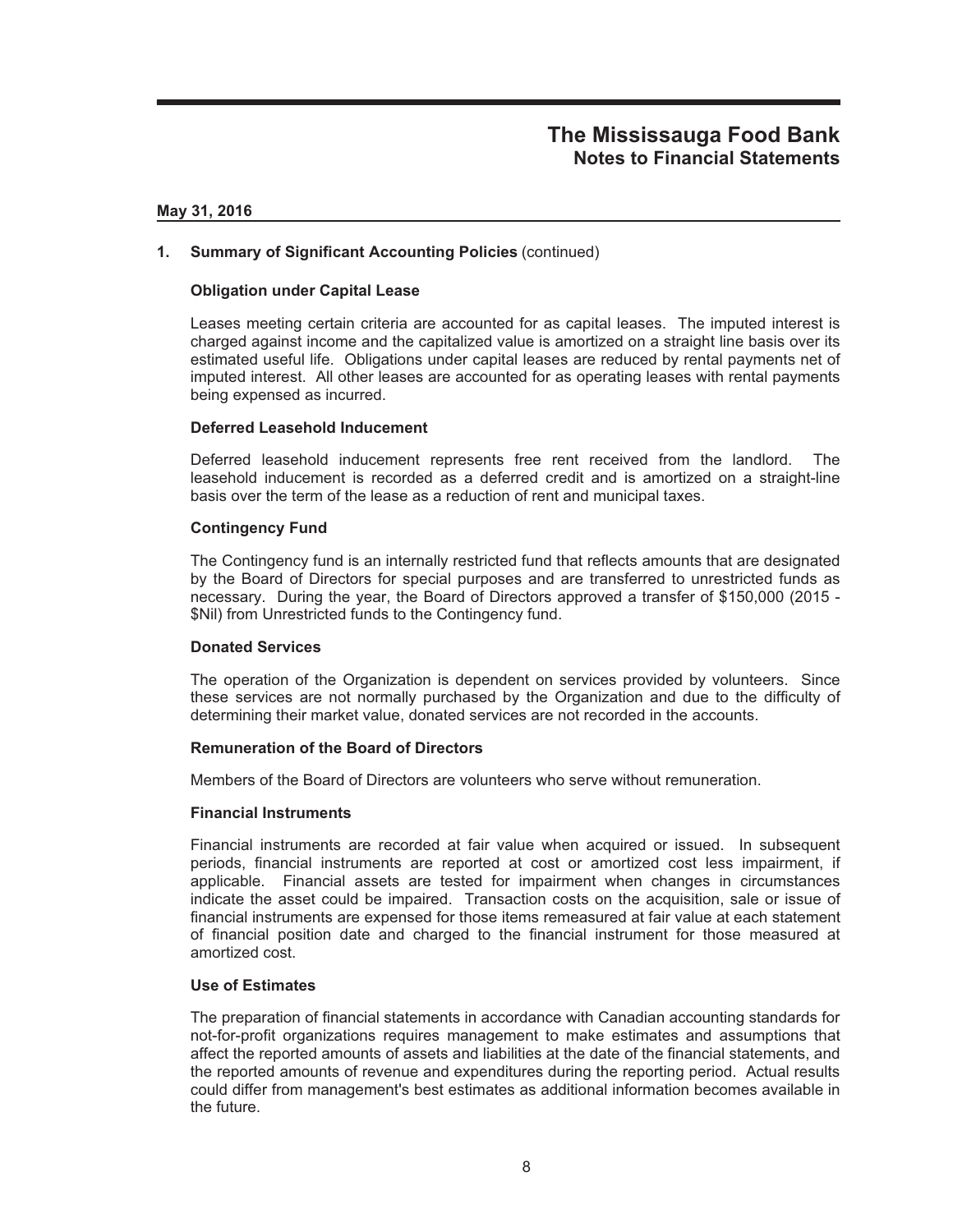## **May 31, 2016**

#### **2. Cash**

Included in cash are amounts restricted for deferred grant revenue and deferred sponsorship revenue aggregating \$260,723 (2015 - \$103,860).

## **3. Short-term Investment**

Short-term investment consists of a cashable Guaranteed Investment Certificate that earns interest at 0.75% (2015 - 1.0%) and has a maturity date of October 1, 2016 (2015 - October 1, 2015).

## **4. Capital Assets**

|                                                                        |   |                   |    | 2016                                      |    |                    | 2015                        |
|------------------------------------------------------------------------|---|-------------------|----|-------------------------------------------|----|--------------------|-----------------------------|
|                                                                        |   | Cost              |    | <b>Accumulated</b><br><b>Amortization</b> |    | Cost               | Accumulated<br>Amortization |
| Warehouse equipment<br>Refrigerated trucks<br>Refrigerated truck under | S | 106,818<br>75,601 | \$ | 78,984<br>68,043                          | \$ | 106,818<br>177,024 | \$<br>72,026<br>156,082     |
| capital lease                                                          |   | 138,932           |    | 20,840                                    |    |                    |                             |
| Freezer/cooler unit                                                    |   | 89,893            |    | 89,893                                    |    | 89,893             | 89,893                      |
| Leasehold improvements                                                 |   | 14,981            |    | 4,494                                     |    | 14,981             | 1,498                       |
| Office equipment                                                       |   | 34,018            |    | 27,519                                    |    | 34,018             | 25,894                      |
| Computer hardware                                                      |   |                   |    |                                           |    |                    |                             |
| and software                                                           |   | 53,303            |    | 35,013                                    |    | 40,655             | 29,885                      |
| Signage                                                                |   | 4.827             |    | 1.689                                     |    | 4,827              | 1.207                       |
| Inventory management system                                            |   | 105,600           |    | 71,647                                    |    | 105,600            | 50,527                      |
| Totals                                                                 |   | 623,973           | S  | 398,122                                   | -S | 573,816            | \$<br>427,012               |
| Cost, net of accumulated amortization                                  |   |                   | \$ | 225,851                                   |    |                    | \$<br>146,804               |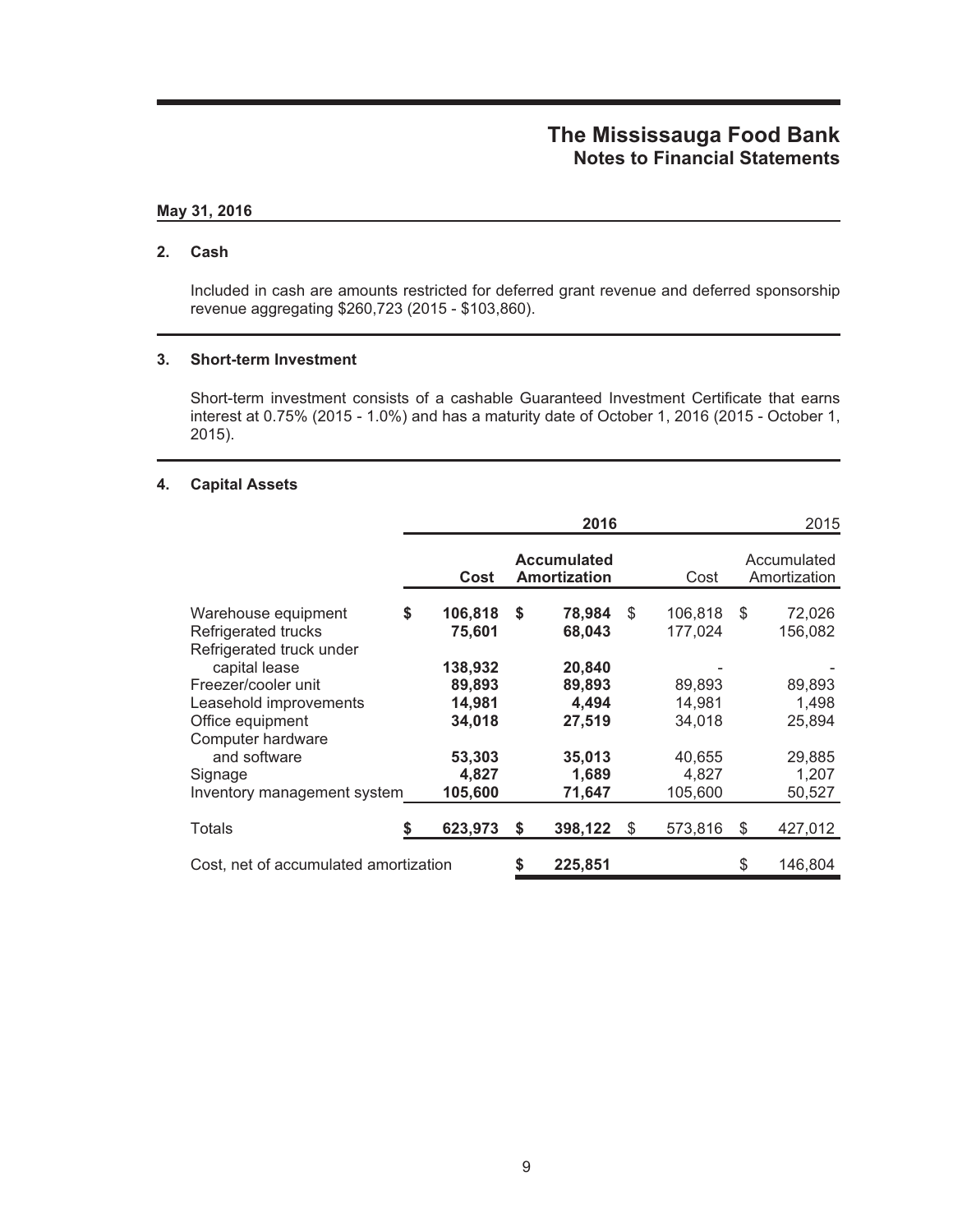### **May 31, 2016**

### **5. Deferred Grant Revenue**

The Organization received funding from a number of sources for special purposes during the year as detailed below:

a) In the current year, the Organization received funding of \$81,673 (2015 - \$33,594) from the Regional Municipality of Peel, which is earmarked for a specific staff position, and those expenses will continue in fiscal 2017.

|                                                                                                 | 2016                          | 2015                          |
|-------------------------------------------------------------------------------------------------|-------------------------------|-------------------------------|
| Balance, beginning of year<br>Funding received during the year<br>Amounts recognized in revenue | 36,344<br>81.673<br>(70, 374) | 33,000<br>33.594<br>(30, 250) |
| Balance, end of year                                                                            | 47.643                        | 36,344                        |

b) The Organization received funding of \$72,913 (2015 - \$62,550) earmarked for food and milk procurement during the year. The balance will be spent in future years as required.

| Balance, beginning of year<br>Funding received during the year<br>Amounts used to purchase food and milk | <b>22,911</b> \$<br>72.913<br>(83, 436) | 32.706<br>62.550<br>(72, 345) |
|----------------------------------------------------------------------------------------------------------|-----------------------------------------|-------------------------------|
| Balance, end of year                                                                                     | $12.388$ \$                             | 22.911                        |

c) The Organization received \$88,400 (2015 - \$Nil) from The Trillium Foundation, which is earmarked for the purchase, installation and operation of an aquaponics system. No amounts were spent in the current year as the project has not yet begun.

| Funds received during the year | 88,400 \$ |  |
|--------------------------------|-----------|--|
|                                |           |  |

d) The Organization received funding of \$20,000 (2015 - \$Nil) earmarked for a specific food project. No amounts were spent this year, the balance will be spent in future years as required.

| Funding received during the year          | $20,000$ \$ | $\sim$ |
|-------------------------------------------|-------------|--------|
| Total deferred grant revenue, end of year | 168,431 \$  | 59.255 |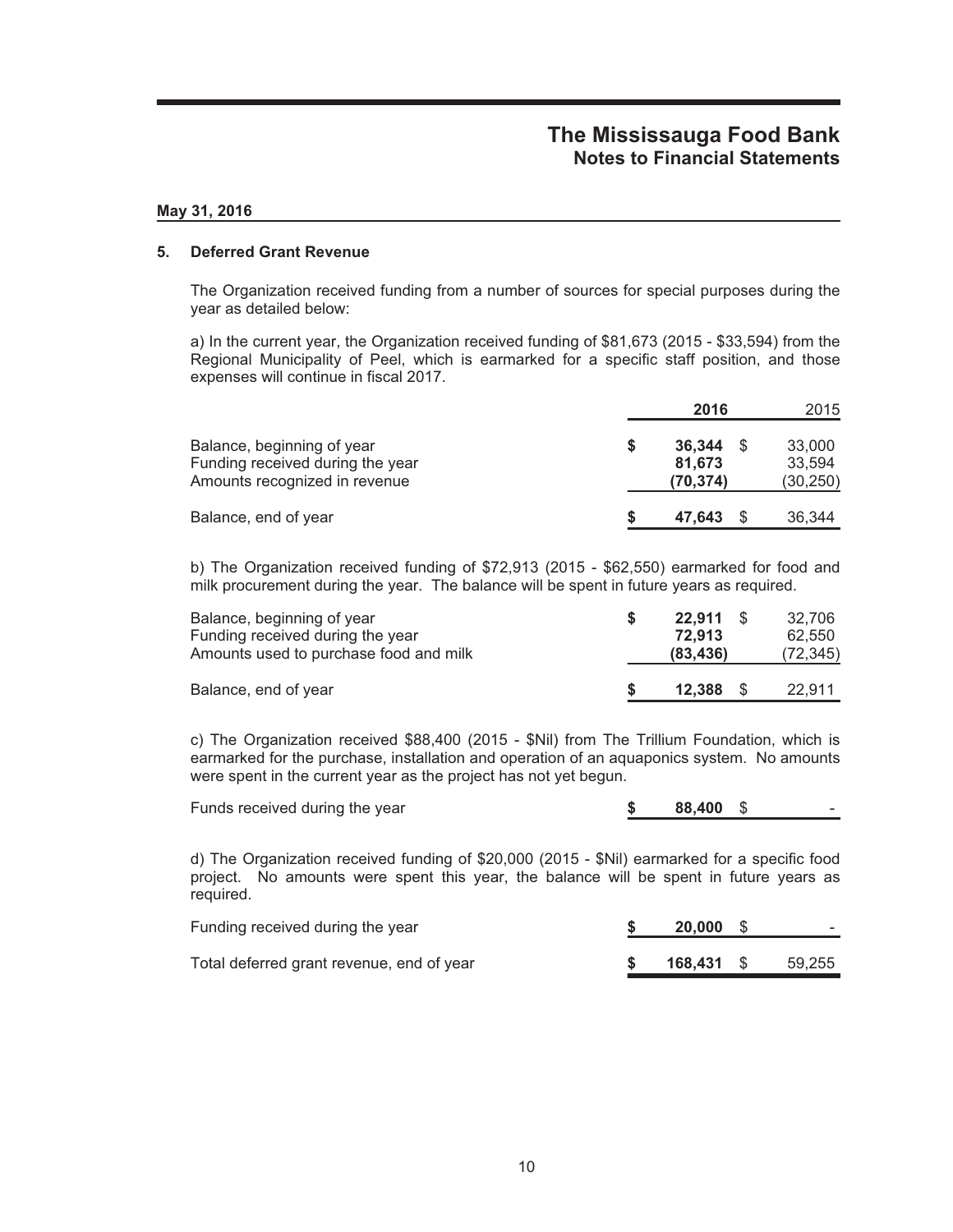## **May 31, 2016**

### **6. Capital Lease Obligation**

During the year the Organization entered into a capital lease agreement for a refrigerated truck. The monthly payments are \$2,370 per month, with an imputed interest rate of 7%, and the capital lease matures in February 2022. This obligation is secured by the related asset. Future minimum lease payments consist of the following:

| 2017                       | \$<br>28,440 |
|----------------------------|--------------|
| 2018                       | 28,440       |
| 2019                       | 28,440       |
| 2020                       | 28,440       |
| 2021                       | 28,440       |
| Thereafter                 | 18,960       |
|                            |              |
| Net minimum lease payments | 161,160      |
| Less: imputed interest     | 28,512       |
|                            |              |
| Balance of obligation      | 132,648      |
| Less: current portion      | 28,440       |
|                            |              |
| Long term portion          | 104.208      |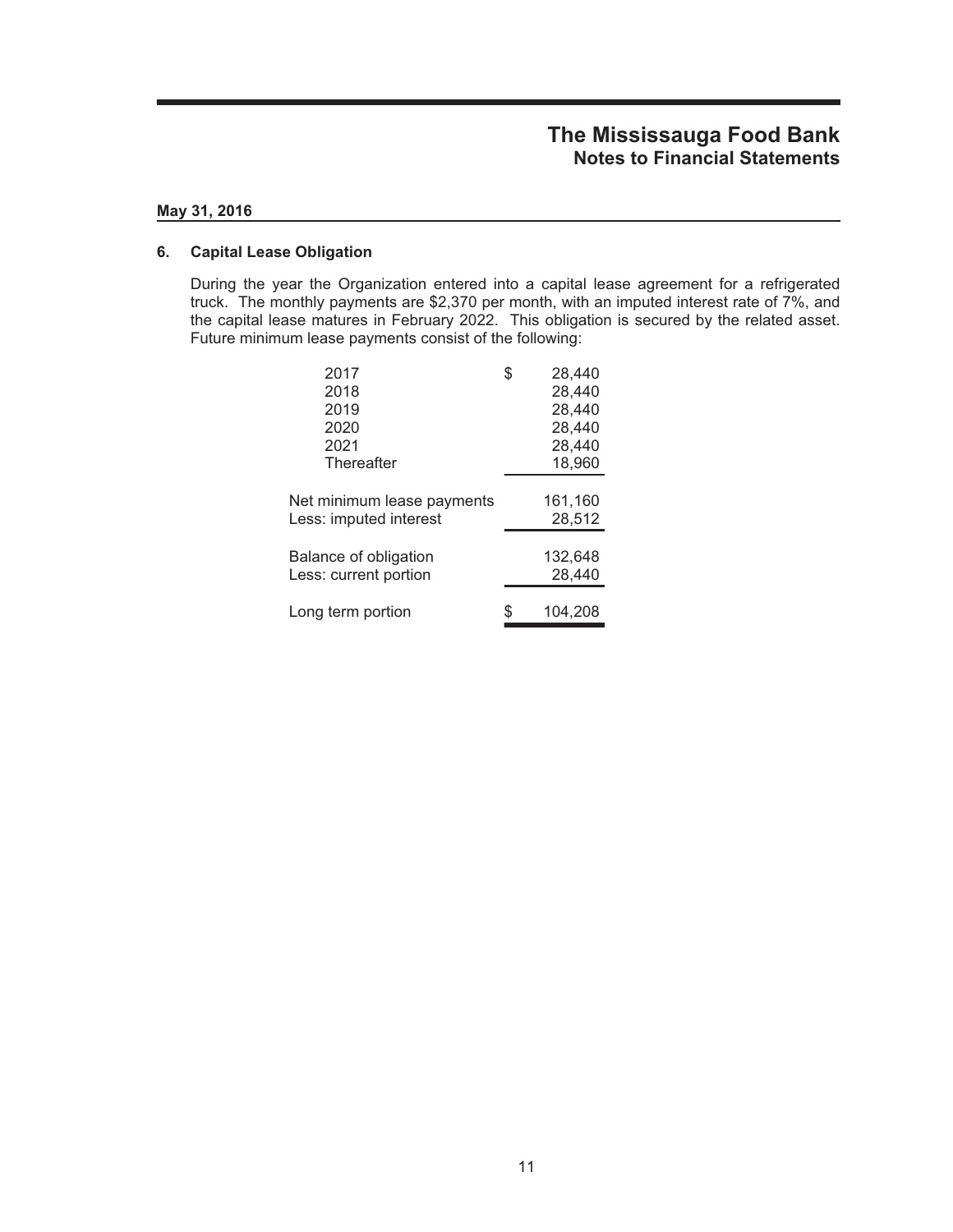### **May 31, 2016**

### **7. Deferred Capital Contributions**

a) The balance represents the unamortized amount received for the purchase of the refrigerated trucks. The amortization of deferred capital contributions is recorded as revenue in the statement of operations.

|                                                                                  | 2016                           | 2015              |
|----------------------------------------------------------------------------------|--------------------------------|-------------------|
| Balance, beginning of year<br>Amounts amortized to revenue<br>Adjustment on sale | 20.944<br>(3,240)<br>(10, 143) | 29.919<br>(8,975) |
| Balance, end of year                                                             | 7.561                          | 20.944            |

b) The balance represents the unamortized amount received for the purchase of the inventory management system. The amortization of deferred capital contributions is recorded as revenue in the statement of operations.

| Balance, beginning of year<br>Amounts amortized to revenue | 55.072 \$<br>(21.120) | 76.192<br>(21, 120) |
|------------------------------------------------------------|-----------------------|---------------------|
| Balance, end of year                                       | 33.952 \$             | 55.072              |

c) The balance represents the unamortized amount received for the purchase of warehouse equipment. The amortization of deferred capital contributions is recorded as revenue in the statement of operations.

| Balance, beginning of year<br>Additions during the year<br>Amounts amortized to revenue | 17.919<br>(3,584) | 11.700<br>9.510<br>(3,291) |
|-----------------------------------------------------------------------------------------|-------------------|----------------------------|
| Balance, end of year                                                                    | 14.335            | 17,919                     |
| Total deferred capital contributions, end of year                                       | 55,848            | 93,935                     |